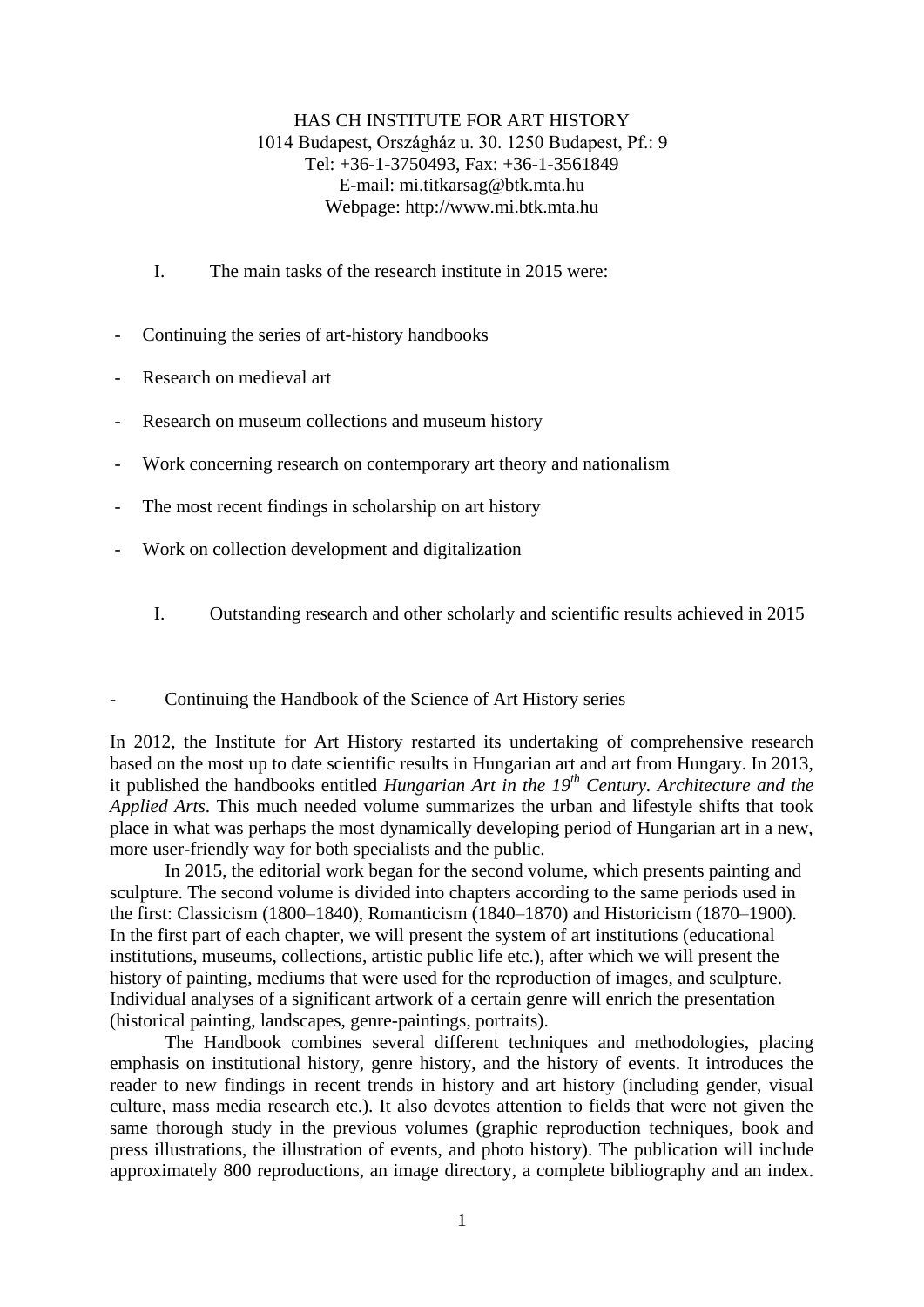The Handbook will put particular emphasis – both in its discussions of institutional history and genre history – on the presentation of foreign antecedents, influences, and analogies, as well as on the ways in which Hungarian art can be interpreted in the international context.

Parallel to this, significant progress has been made in the publication in English translation of the handbook entitled *Hungarian Art in the 19th Century, Vol. 1. Architecture and the Applied Arts*. Over the course of the year, the translation was completed and was sedulously edited, and an agreement has been reached with a division of the De Gruyter consortium in Berlin, an international renowned publisher, to publish the book.

Research on the arts of the Middle Ages

Research on the art of the Middle Ages has traditionally been considered one of the most important tasks for the community of art historians. In 2015, an extensive summary was published in the second issue of the journal of the Institute (*Ars Hungarica*) on the findings of the most recent research initiatives. Art historical research on the historical relics, architectural monuments, and the art of architectural ornamentation continued as part of an OTKA post-doctoral research program that was launched in February 2015 entitled *Data Archive for the History of the Art of the Árpád Era*. The research focused on relics from or having to do with the city of Eger, and within the framework of the OTKA program the participants were able to pursue their work under substantially better conditions, giving the undertaking considerably more potential than it has had in the past. The participants pursued their research in three cities in Hungary: Eger, Pécs, and Székesfehérvár. Collecting and editing work continued on the catalogue of medieval sepulchral monuments in Hungary as well.

Two of the members of the research team focusing on the art of the Middle Ages took part in the preparatory work for the exhibition entitled *The Matthias Church - Centuries of the Church of Our Lady in Buda Castle (1246–2013)*, which opened in April 2015 in the Budapest History Museum. They contributed to the work for the part of the exhibition that dealt with the art of the Middle Ages and also helped with the writing of some of the essays and entries for the exhibition catalogue. One of our colleagues at the Institute contributed significantly to the final efforts for the completion of an exhibition presenting Roman-era carvings of the cathedral in Pécs, which was held in the Cathedral Lapidarium. At the request of the Bishopric of Pécs, the Institute also contributed to the creation of a number of materials that enriched the exhibition, including texts, descriptions of the works of art, and illustrations. We expect to continue these efforts in 2016, in cooperation with the Bishopric. Members of the Institute also contributed essays on the results of the most recent research in Hungary to *L'arte dell' Ungheria medievale* (The Art of Medieval Hungary), a book currently being compiled by the Hungarian Academy in Rome. One of our colleagues at the Institute was a co-director of a conference organized on October 17, 2015 entitled *Könyves Kálmán és Székesfehérvár* (Coloman of Beauclerc and Székesfehérvár). The conference was organized by the Diocesan Museum of Székesfehérvár and the Hungarian Archeological and Art History Society.

An external member of the group continued to work over the course of the year on a catalogue of the relics and remains of medieval architecture in Jász-Nagykun-Szolnok County, which remains a topic to which relatively little study has been devoted. When the essays for the journal *Ars Hungarica* were in their final stages of preparation before being sent to press, a fragment of a sepulchral monument carved out of rose marble was found in a private collection. The fragment, which was originally found in the city of Szolnok, is an unusual figurative work, on which a monograph may well be completed for publication by year's end.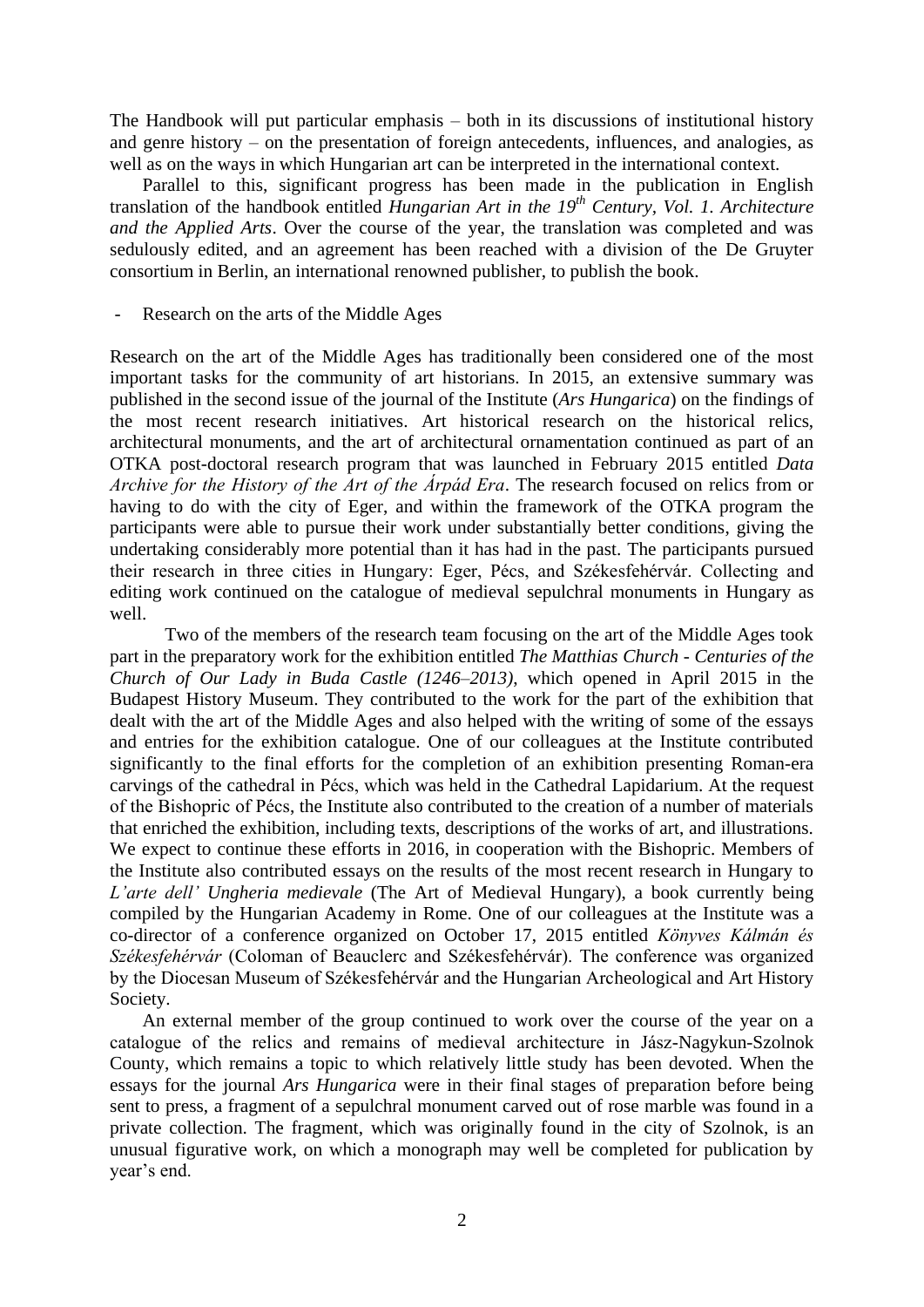- Research on museum collections and museum history

One of the senior members of the Institute completed the collection and analysis of source materials pertaining to the collections of Hungarian aristocrats. In 2015, which was the last year of the project, the work of collecting was no longer the first priority. Instead, focus was placed on analysis of the documents that had been collected. Of these documents, the most unusual was a  $17<sup>th</sup>$ -century inventory of paintings found in the Esterházy archive. A large, antique cameo was found in the archive that would have been regarded as extremely rare at the time not only in Hungary, but in all of Central Europe, in addition to paintings of a value and quality so striking that one cannot help but be surprised to have found them in the collection of a Hungarian noble family.

Another research project that will last for several years will focus on the interiors and furnishings of the manor houses of aristocratic families in territories that are today in the state of Slovakia. The project, which enjoys the support of the Hungarian Academy of Sciences Bolyai János Scholarship, will draw primarily on the documents of the Národná Kultúrna Komisia (National Cultural Commission), which are held in the Office for the Protection of Historical Monuments in Bratislava. The Commission functioned between 1947 and 1950. It was created in order to determine the fates of assets had nationalized by the communist Czechoslovak state. The participant in the project began by examining the materials held in a temporary storage facility in the Csákány manor house. Works of art that had been taken from some 14 manor houses in present-day Slovakia had been brought there. In the second year of the project, our colleague examined and prepared clear records of the transport reports from these 14 manor houses, reports that had been made on site at the time of evacuation. The materials, in the meantime, had gotten mixed up, and some of them had been lost, and for the moment no sources have been found from the period between 1945 and 1949. However, on the basis of the available sources, some 245 works of art (paintings and engravings) from the abovementioned manor houses have been identified, including their locations today and accession numbers.

One of the members of the Institute pursued research on architectural history and the history of technical education with regards to 19<sup>th</sup>-century Hungarian technical schools and museums of applied arts. This research was part of an OTKA project led by historian Gábor Gyáni entitled *The Arts and Sciences in the Service of Nation Building in 19<sup>th</sup>-century Hungary*. The project has focused on the examination and reconstruction of the items in the buildings and collections of the so-called Erdélyrészi Iparmúzeum (or Transylvanian Museum of Applied Arts, also known as the Franz Joseph I Museum of Applied Arts). At the moment, the items that were part of the collections of the Cluj Museum of Applied Arts, which was closed after the Second World War, are held in the Transylvanian National Museum. These items include Japanese and Chinese handicrafts works, works of applied arts, ceramics, and furniture dating back to the 1880s and associated with János Vadona, as well as (in smaller quantities) folk toys and works of the applied arts from the turn of the century. Along with the items held in the collection of the Transylvania National Museum in Cluj, research also uncovered documents held in the State Archive in Cluj pertaining to the museum and its collection. Perhaps the most significant among these materials is the museum's inventory book from the period between 1910 and 1918. This book has brought to light an interesting detail that until now has escaped the attention of art historians, namely that in Hungary there was a museum that bore strong affinities with the *Gewerbemuseum*, which was an unusual kind of museum at the time (its collection focused on work of industrial and applied arts),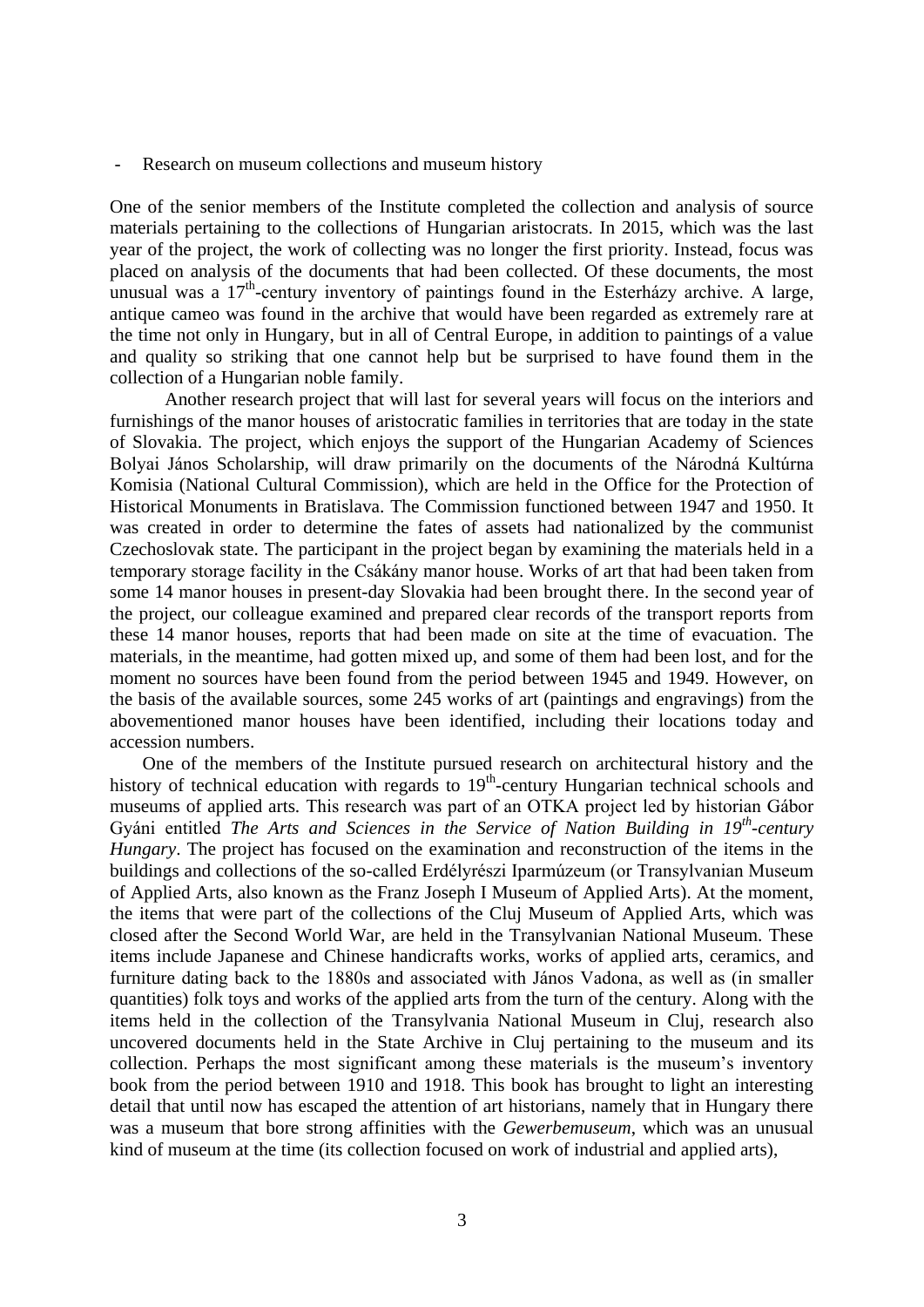In 2015, the final preparatory work (including revisions and the writing of an index and introduction) was completed on the volume entitled *Fejérváry Gábor gyűjteményének kéziratos katalógusa* ("The manuscript catalogue of the collection of Gábor Fejérváry") before the book goes to press. The book is the second volume in the *De Signis* series, published by the research group focusing on the history of the practice of collecting art. Significant work was also done on the third and fourth volumes of the series (the correspondence of Imre Henszlmann). In addition to the work of transcribing the letters, which were written in two languages, a new bibliography was completed on Henszlmann and work was done on a chronologically precise biography.

Work involving contemporary art theory and research on nationalism

The Institute looks back on very productive and successful year in which it organized two major international conferences. Furthermore, members of the Institute were particularly active as participants in conferences, colloquia and similar forums. The complete proceedings of one of the conferences have been published and members of the Institute gave superb presentations. One of the senior members of the Institute organized an international "flashmob" work conference entitled *Visualizing Ideology, Art, Culture and Politics in the Cold War Era*, which enjoyed the participation of a highly esteemed American scholar. The proceedings of the conference were published as an independent section in the 2015 edition of the journal *Acta Historiae Artium*.

The most important achievement of the Institute in 2015 from the perspective of research on nationalism and theories of nationalism was the two-day English-language conference entitled *Visualizing the Nation. Post-Socialist ImagiNations*, which was held in Budapest on November 27 and 28. It was organized in cooperation with the Budapest History Museum (the Kiscell Museum, Municipal Gallery), the Viennese ERSTE Foundation, and the Department of Art History at ELTE University. The conference, at which 25 Hungarian and international scholars and researchers held presentations, was a tremendous success. The publication of the proceedings is currently underway.

One of the senior members of the Institute published scholarship on the relationship between nationalism and contemporary art and held presentations on the subject as well. Another colleague of the Institute pursued research on new ideas in feminism and gender studies. Another member did international work on the question of otherness, primarily from the perspective of representations of Roma, while another researcher of the Institute examined otherness from the perspectives of psychiatry and art.

New art historical publications

The Institute regards it as one of its most important tasks to examine and address (in part through the publication of source materials) the blank spots in the art historiography of the  $20<sup>th</sup>$  century. The publication of source materials plays a particularly prominent role in addressing this task, both general sources relevant to the study of Hungarian art history and specialized sources in the humanities. We are also continuing work that was begun with the publication by our Institute of the handbook entitled *Emberek és nem frakkok. A magyar művészettörténet-írás nagy alakjai* ("People and not formal wear. Great figures of Hungarian art historical scholarship"), with particular focus on the scholarship of the interwar period.

The work that was done on the correspondence of János Wilde, which is held in the Documentation Department of the Hungarian National Gallery (and comes to some 3,000 letters), constitute a major step in a project that will be of tremendous international significance. Between 1915 and 1923, Wilde lived for the most part in Vienna. He pursued studies with Max Dvorák, who soon became his mentor. After having completed his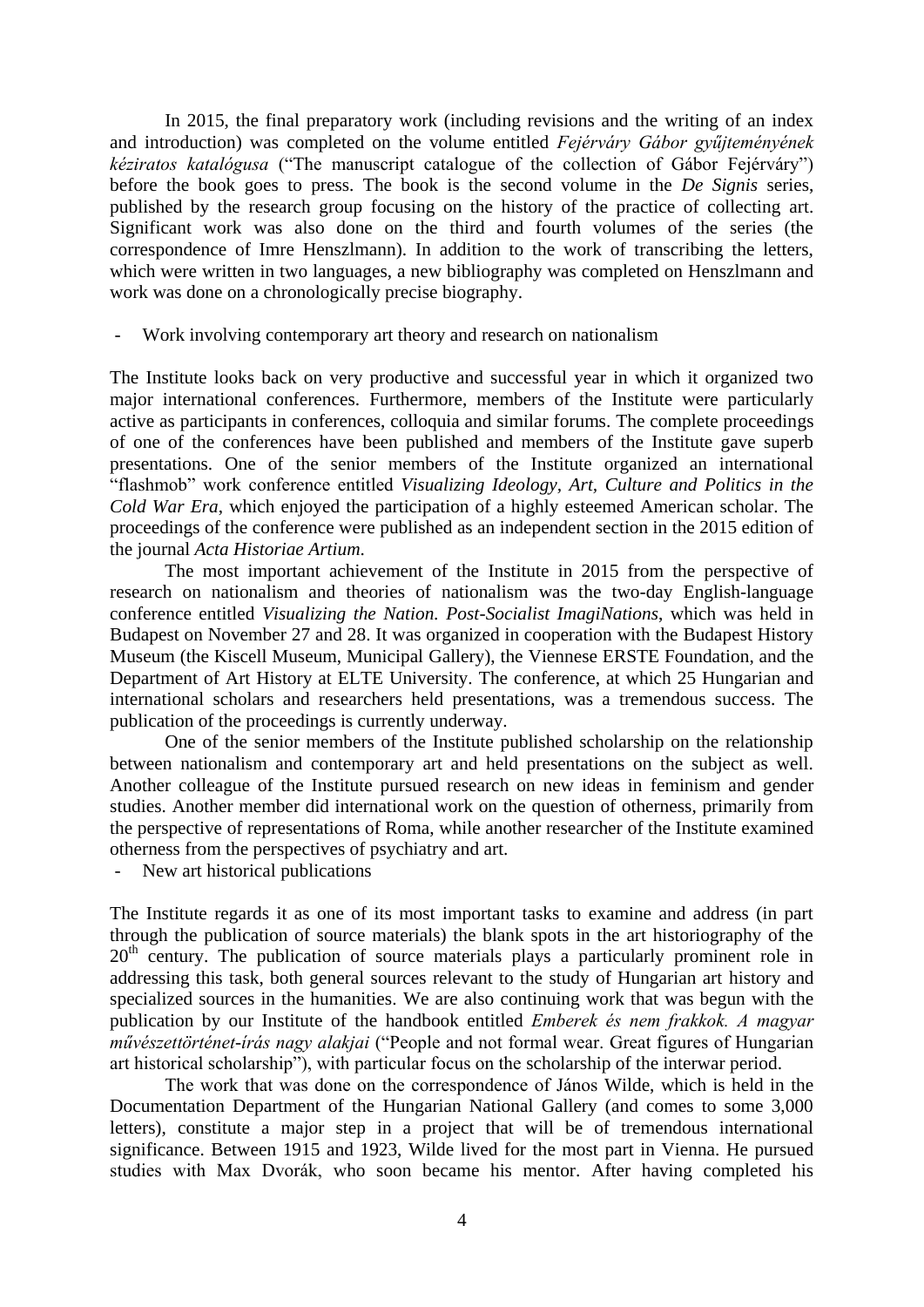doctorate, however (and after the fall of the brief Soviet government in Hungary in 1919), he returned to join his former professor as a friend who had been forced to flee. He enjoyed the support of Dvorák and his aristocrat friends. After Dvorák's death, he inherited his bequest and the right to publish it. Had it not been for his diligent work as an editor, the world would not know Max Dvorák as it does. The publication of his oeuvre in five-volumes after his death made his last, short creative period, referred to as a venture into the history of ideas, known to the world. Knowing the significance of this publication (Dvorák published very little during his life), one can hypothesize that Dvorák began to capture interest among intellectuals and scholars in part because of the work of Wilde, who regarded art history as part of history proper, and his associates.

Wilde's letters offer glimpses into everyday life in the number 2 art history department (which was called the Viennese school of art history), giving them a distinctive relevance not only from the perspective of the history of the Austro-Hungarian Monarchy but also from the perspective of European history. He writes in detail of the network that tied together the people who worked at the Museum of Fine Arts at the time and the department in Vienna, as well as Hofmuseum (which later became the Kunsthistorisches Museum). The documents and records of evidence that were published along with the correspondence offer fundamental data concerning this progressive circle of art historians, making quite clear that these prominent intellectuals who were forced into emigration were harbingers of the spirit of the Social History of Art.

Collection development and digitalization

The collections of the Institute play a very important role in its operation. They include the Hungarian Artists' Lexicon, which, as a work unique in Europe, has many hundreds of listings, as well as the Data Archive, which collects the documents of artists and art historians, and the Photo Archive and Document Archive, a large part of which has already been digitalized. The collections of the Institute (Data Archive, Lexicon collection, Photo Archive, Archive Registry Collection) were visited by 342 researchers over the course of the year, and through our advanced digitalization procedure, the number of online inquiries is continuously increasing.

In the Data Archive, which is perhaps the most important of the Institute's collections, the digitalization of the catalogue, the bequests of architect József Fischer, painter István Réti, interior designer and art theorist Gyula Kaesz, and glass artist Miksa Róth has been completed. Digitalization was also completed of documents from the writings of Gyula Szentiványi, the bequest of Károly Lyka, and the Central Office of Church Art, the artist cadaster of the Ministry of Religion and Public Education, the letters of early  $20<sup>th</sup>$ -century painters, the documents and catalogue of the Mining District Traveling exhibition, and documents pertaining to the painters of Nagybánya.

In 2015, two major steps were made in the development of the *De Signis* data archive of the research group focusing on the practice of collecting art. The first involved the Liber Antiquitatis watercolors depicting items in the collection of Gábor Fejérváry. The second was the digitalization and binding of the data sheets, museum index cars, and photographs of the items from the collection of Antal Haan (from the Antiquities Collection of the Fine Arts Museum). The digitalization of the sources pertaining to the Haan collection is also underway.

The database of the research group is being made with the cooperation of the Antiquities Collection of the Fine Arts Museum. The items, which are either from Antiquity or were once thought to be from Antiquity, and the relevant sources are also being published in the *Antiquitas Hungarica* database.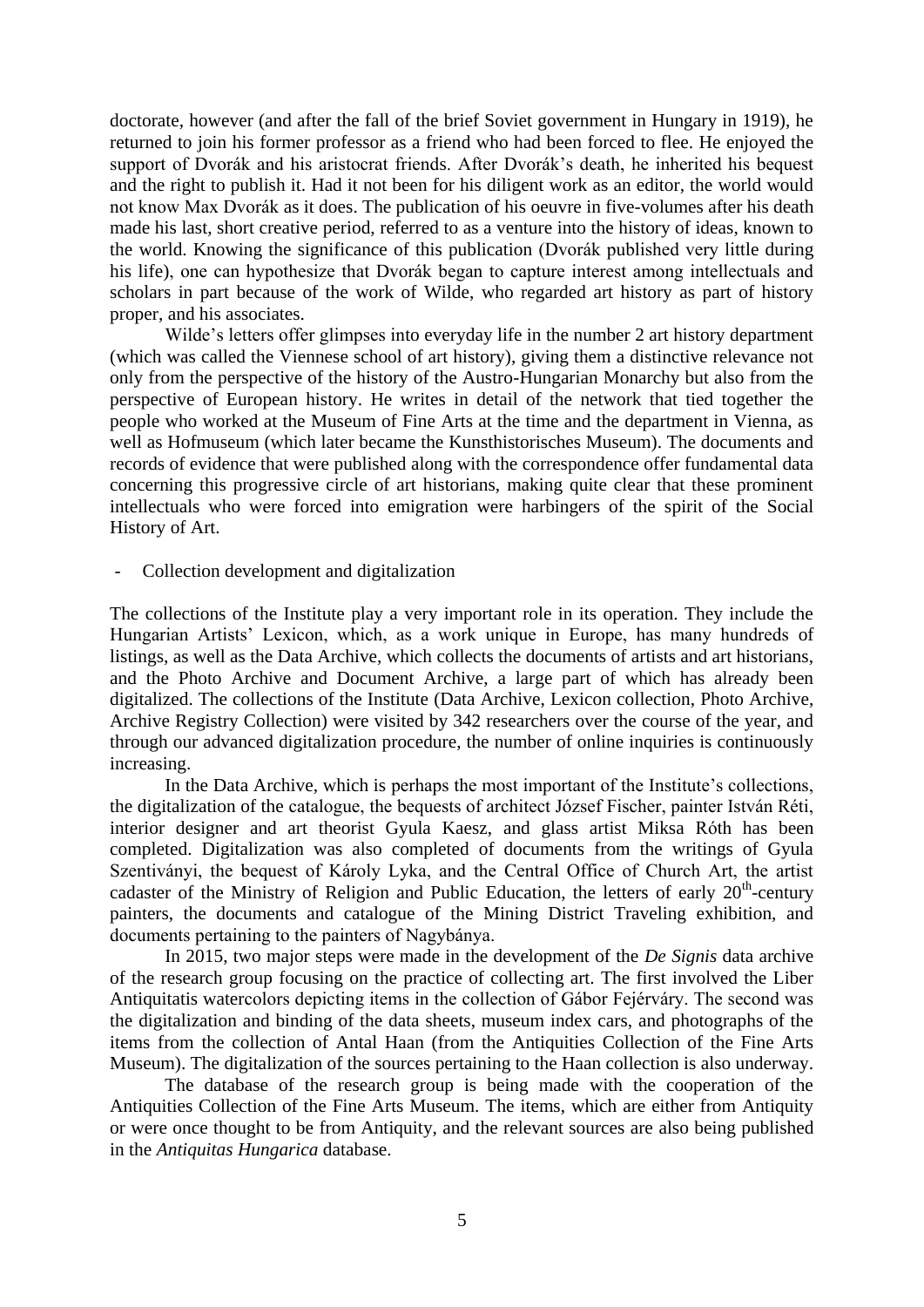The psychiatric collection made the list of books in the Irén Jakab bequest available online, along with the bibliographical information pertaining to the books. The digitalization of the bequest was also completed. The images, which have been carefully inventoried, are available in the collection for research. With the assistance of the HAS CH Institute for Musicology, the recordings on the audio cassettes in the Jakab bequest were also digitalized. The recordings are already available to researchers.

One of the most important projects of 2015 was the systematic discovery of the architectural monuments and relics from Lipótváros in Budapest. The photographic documentation and archival data could be regarded as a model modern online topography, with special regards for the national topographic work that has been resumed in Veszprém and Eger.

The Institute continued the processing, recording and digitalization of the Tamás Bogyay (1909–1994) bequest (manuscripts, notes, photos, prints, books). Part of the bequest's digitalization is in process within the framework of the agreement reached in 2009 with the Hungarian Institute in Munich (Ungarische Institut München, Universität Regensburg). In May 2015, as part of an OTKA research program, the attribution, catalogue registry and detailed recording of archival photographic material, which is of particular importance to Hungarian art history in the Middle Ages (especially in the history of monuments and architectural heritage), was completed. In May, the materials, which had been on consignment in our Institute, were returned to the collection of the Hungarian Institute in Munich with the support of the HAS CH Peregrinitás fund and the OTKA program.

The Institute library made significant acquisitions of works important in the field and heretofore unavailable in Hungary with the purchase of items from the library of Zsuzsa Urbach, a renowned scholar of the art of the Netherlands.

a) The Sciences and Society

In 2015, the Hungarian Academy of Sciences celebrated the  $150<sup>th</sup>$  anniversary of the opening of its central building on what today is Széchenyi István Square. A number of events were organized in order to commemorate the anniversary, most of which were organized by our Institute. This included preparing a detailed photographic record of the august building, which was done by the Institute photographer. Members of the Institute held presentations at conferences and exhibitions in which they spoke about the findings of the most recent research projects undertaken by the Institute and offered new perspectives from which to consider the role and history of the building and the institution. Perhaps the most captivating part of the many events and programs was the exhibition entitled *The Palace of the Academy if 150 Years Old*, which was organized by one of the senior members of the Institute (who enjoyed the help and cooperation of several colleagues at the Institute).

One of the senior members of the Institute launched a groundbreaking and very successful series in the exindex journal which offers a methodical survey of contemporary phenomena in the arts and various theoretical perspectives from which these phenomena can be approached. The writings that were published in 2015 examine first and foremost the adaptability of Anglo-Saxon critical theories to other regions.

On October 7 2015, a conference was held in the Hungarian National Museum in commemoration of the 200<sup>th</sup> anniversary of the birth of Flóris Rómer. The conference was organized by our Institute, the Hungarian National Museum, the Hungarian Archaeological and Art Historical Society, the International Council on Monuments and Sites, and UNESCO. 14 presenters held talks for an audience of roughly 200 people. One of the advisors to the Institute was among the presenters, as was one of our members.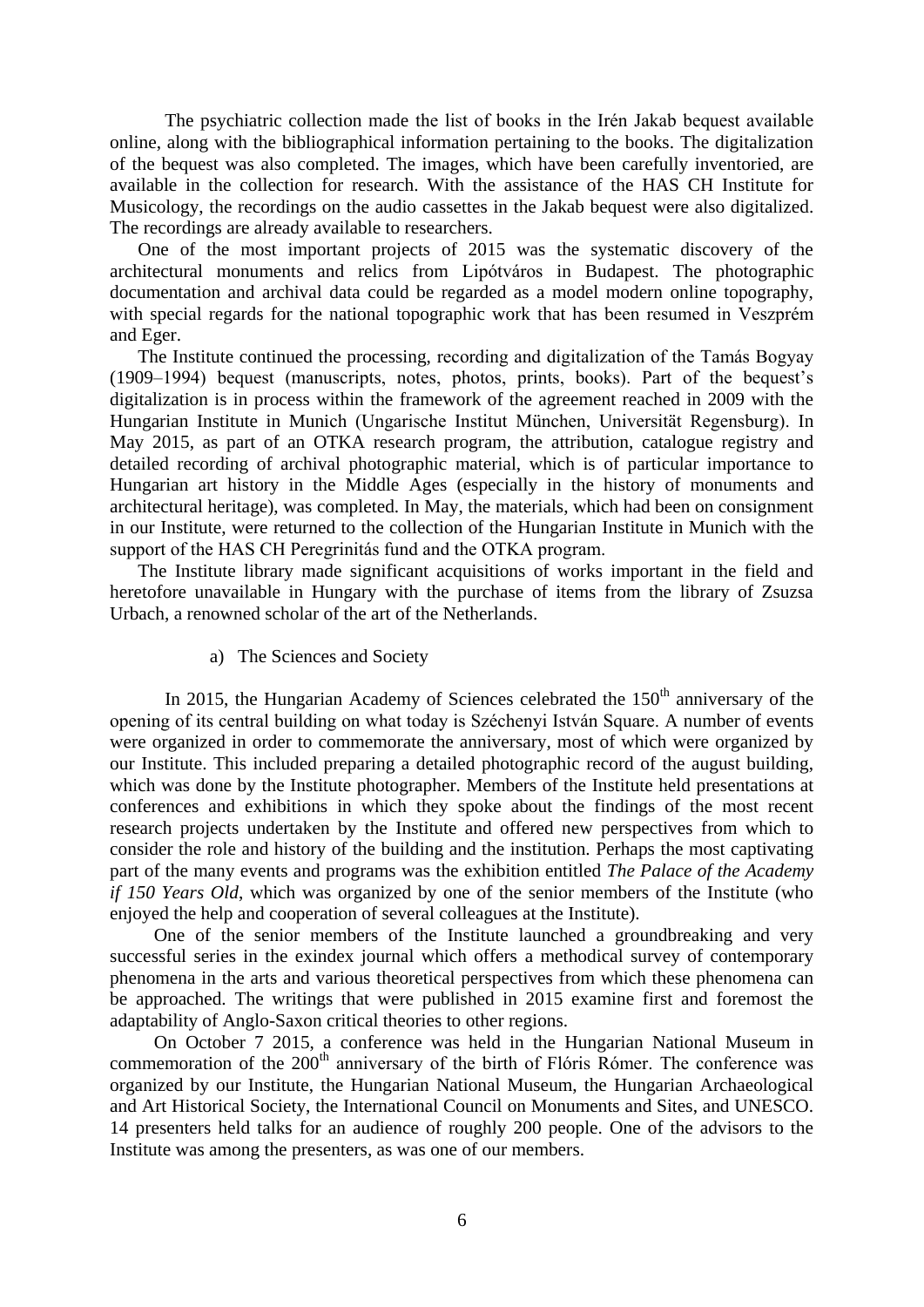Within the framework of Off-Biennálé Budapest, the most important series of contemporary art events in 2015, a 100 year-old maquette depicting the Lipótmező ensemble of buildings and made by a patient of the former psychiatric institution was included as part of an installation by Kis Varsó (a team of two artists, Bálint Havas and András Gálik). The maquette is part of the Psychiatric Collection, on which the work of the Interdisciplinary Research Group touches. Thus, because of the inclusion this work in a contemporary art project, the collection became part of the current discourse on contemporary art and museum practices.

The Psychiatric Collection presented works from its collection and the findings of the most recent research projects to Hungarian and international organizations at conferences arranged by other institutions. The focus of their analysis is the historical collection which the collection has been endeavoring to present to the network of scholarly researchers, the contemporary art and museum scene, and, of course, lay-audiences. The collection itself contains a rich array of significant items. Members of our Institute have undertaken research tied to the work underway in the Psychiatric Artistic Collection from the perspectives of institutional history, the history of psychiatry, and issues of mental health, as well as the art historical and psychological interpretive framework of trauma and changes in the image of the body. In cooperation with the Balassi Institute, colleagues are preparing the second international presentation of the collection at the Hungarian Institute in Paris. The exhibition will be entitled *The Time of Asylums*. As part of the Celebration of Hungarian Science, one of the Institute's research groups organized an interdisciplinary colloquium on November 25 2015 entitled *Fictional Worlds in the Soil of Truth*.

II. Relationships of the Institute with Hungary and internationally

Two of the advisors to the Institute are members of the Hauszmann Committee, which was created in order to organize debates among experts concerning the development of the Buda Castle.

The Institute has close ties to the two major international organizations of the discipline: CIHA (The International Board for Art History) and RIHA (International Association of Research Institutes in the History of Art). The Institute takes part in one of the endeavors of the International Association of Research Institutes in the History of Art, namely in the publication of the RIHA online scientific journal. The Institute serves as a local editor for the journal. Referring to the five years in which the journal was active, the Zentralinstitut für Kunstgeschichte managed to have the RIHA included in the European Reference Index for the Humanities and the Social Sciences (ERIH). As a leading member of the Association des Anciens Boursiers du Gouvernement Français, the Institute takes part, in cooperation with the French Institute in Budapest, in the organization of cultural events. Since the general assembly in December 2014, the Institute has held the office of vice president of the AABGF. A junior member of the Institute is the president and managing director of the advisory board of the European Roma Cultural Foundation, as well as member of the board of advisors of the Gallery8 – Roma Contemporary Art Space.

One of the members of our Institute played an active role as one of the curators of the exhibition entitled *The Matthias Church - Centuries of the Church of Our Lady in Buda Castle (1246–2013)*, which was organized by the Budapest History Museum and the Budapest Castle Parish of Our Lady. The work involved compiling the physical materials for the part of the exhibition dealing with the restoration and reconstruction work that was done in the  $19<sup>th</sup>$ century under the oversight of Frigyes Schulek. The member of our Institute also served as one of the editors and authors of the exhibition catalogue and held some 20 expert tours, both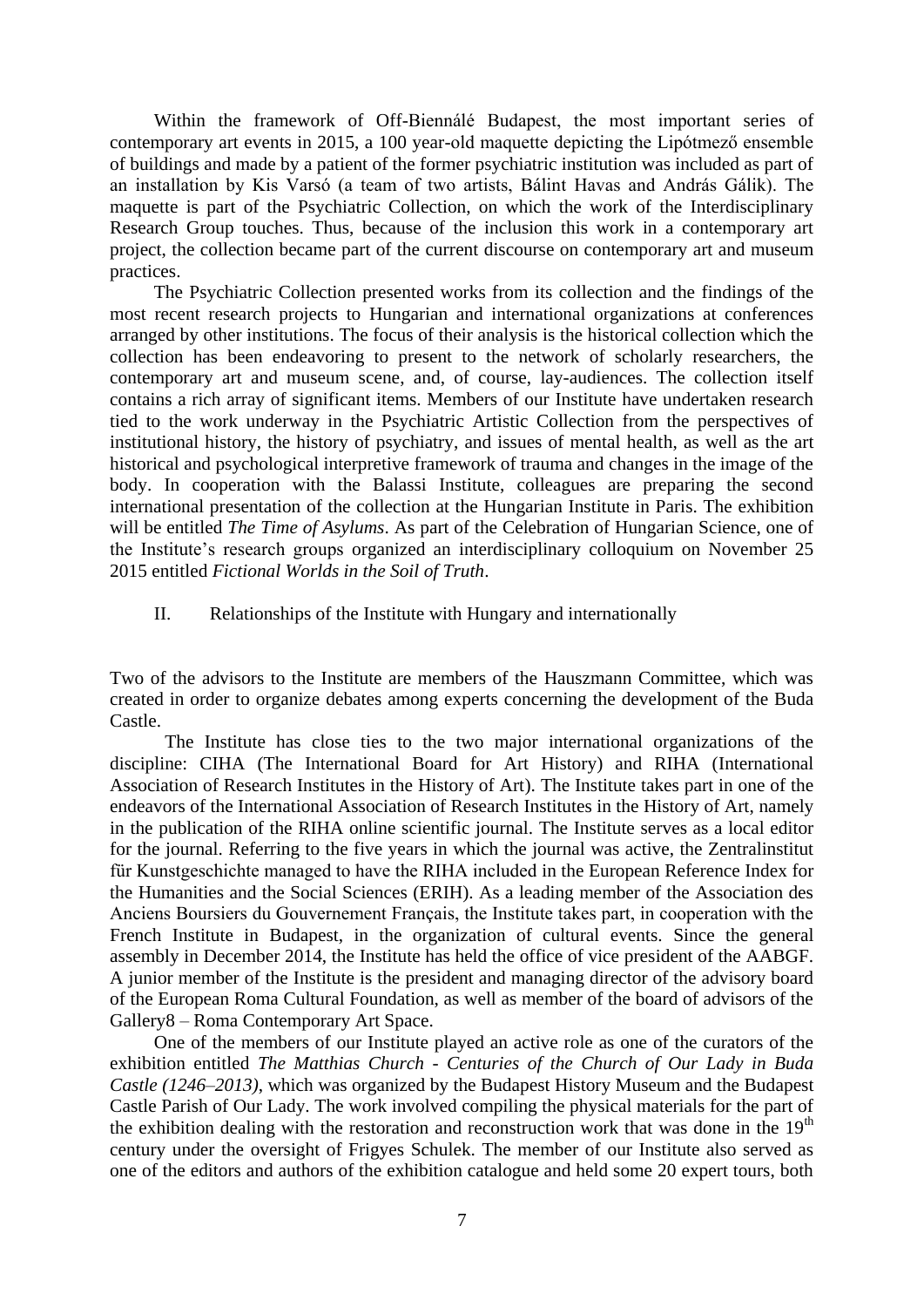of the exhibition and of the church itself. Two members of the medieval research group took part in the preparations for the parts of the exhibition that focused on the Middle Ages and the writing of the essays and entries for the catalogue.

One of the senior members of the Institute organized an immensely successful international exhibition that was held at two sites, the Kiscell Museum and the Budapest Gallery. The exhibition, which was entitled *Private Nationalisms*, met with considerable interest. Every major journal in the field published favorable articles and reviews. The exhibition was the last stop in a series of the international European Union PrivateNationalism Project. Works by artists who were part of the Venice Biennale were among the compositions on display, for instance the Halka/Haiti installation that was in the Polish pavilion. The exhibition was done as a cooperative effort by the Budapest History Museum and the Közelítés Művészeti Egyesület (Pécs).

One of our colleagues at the Institute pursued research on questions pertaining to scholarship, creativity, the public sphere, and social roles in connection with the art of the Neo-Avant-garde, as well as the significance of Utopias and new left-wing theory in the oeuvre of Miklós Erdélyi. This work was part of the tranzit.hu and Galerie für Zeitgenössische Kunst research project, one of the goals of which is to publish a monograph on the subject in a language of wide international circulation.

In 2013, the Institute organized a conference entitled Ephemeral Architecture in Central-Eastern Europe in the  $19<sup>th</sup>$  and  $20<sup>th</sup>$  centuries. The conference was organized in cooperation with Association CentrArt – New Workshop of Art Historians. A collection of selected essays from the three-day conference was published in English in 2015 by L'Harmattan. The framework of the book was the term Central-Eastern Europe, the meanings of which are always in flux from the perspectives of geopolitics and the history of ideas. The publication is part of an international scholarly conversation on ephemeral architecture that has gathered strength in recent years. Over the course of the past two decades, the thorough analysis of an individual field of research has contributed to a more nuanced understanding of the identity constructions, distinctive phenomena, and significant differences between the countries of the region, thus transcending the traditional frameworks of Central European studies as they are taught at numerous universities. The book, which deals with ephemeral architecture in Central Europe, has enriched research and scholarship in Hungary with new findings, perspectives, and contexts as well. The essays seek answers to questions pertaining the roles that were played, over the course of the  $19<sup>th</sup>$  century, by exhibition pavilions in the countries of Central Eastern Europe as it is understood today in the visual expression of various nation-building strategies. They also examine the tools with which the concept of Modernity found expression and underwent continuous transformation in this genre, which is particularly well-suited to experimentation. The authors of the essays brought a rich array of perspectives and methodologies to the collection, and authors from the countries of the region (Hungary, the Czech Republic, Poland, Latvia, Russia, Croatia, Romania, and Serbia) were joined by scholars from France, Italy, Switzerland, and Ireland.

In 2015, our Institute signed a general agreement with the Herder Institut in Marburg concerning the exchange of information regarding research and scholarship on the art and art history of Central Eastern Europe, the exchange of monographs and periodicals, and the exchange of information concerning developments at art history book markets. Furthermore, the agreement ensure opportunities for publication in the journals and series of the institutions in accordance with the given rules, invitation to conferences and workshops that touch on shared themes, and cooperation in large, comprehensive projects.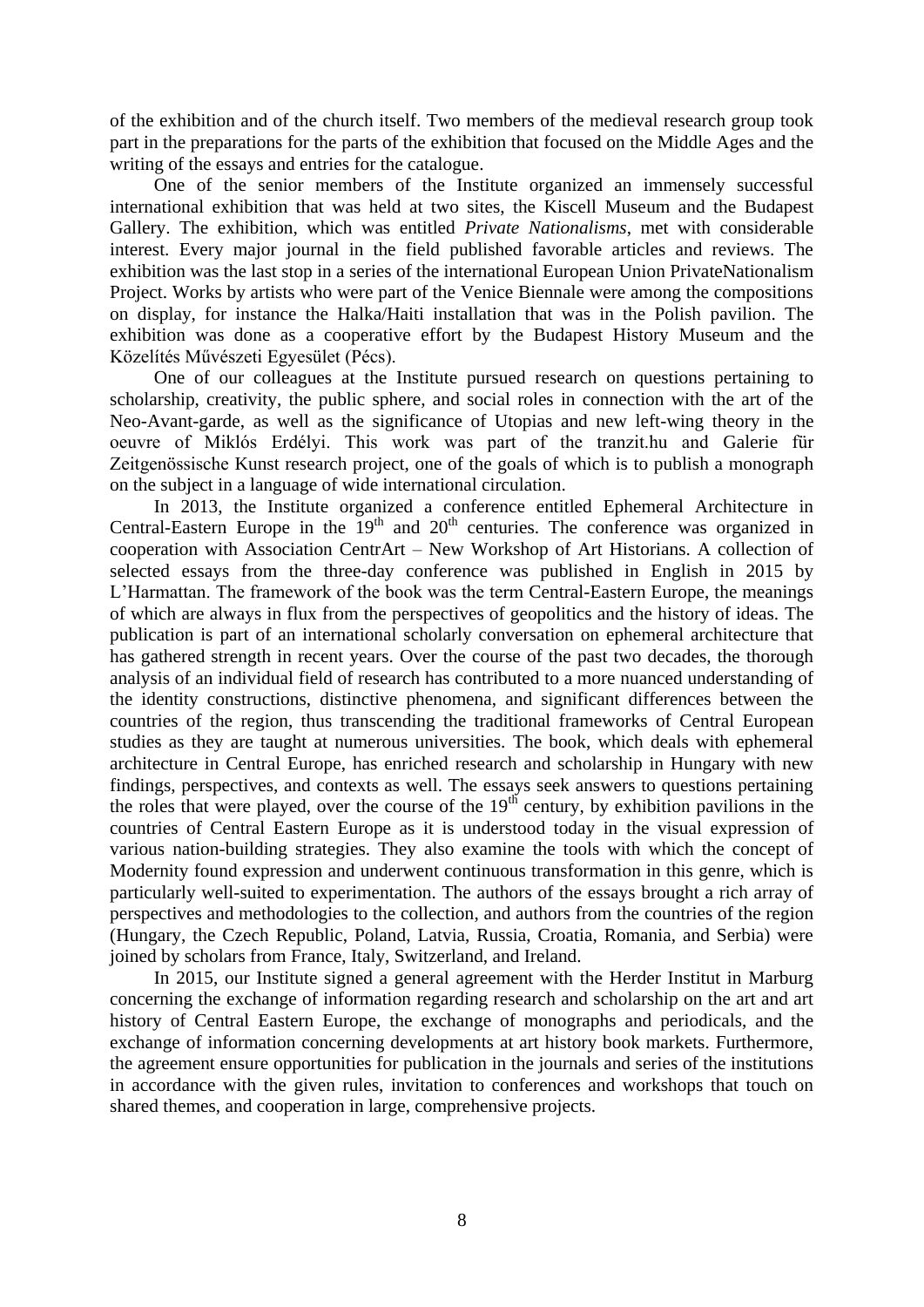## **III. Introduction of the most important Hungarian and international grants received in 2015**

An OTKA research project continued the source research in the collections of Hungarian aristocratic art collections in the archives of the Zichy, Károly, Illésházy and Esterházy families. In the aforementioned archives, primarily the metalsmith works of two families proved to be significant, in addition to the smaller collection of the Melith family, which is of Croatian origin. In this collection, the pieces of the Bethlen Treasury were found by Katalin Brandenburger.

In connection with this research and grant application, one of the scientific researchers of the Renaissance Research team of the Institute conducted the preparations for the handbook of Hungarian Renaissance Art. Three of our senior researchers joined the Momentum Program of the HAS CH Institute for Historiography, Research Team for the Holy Crown, as a member. Within the framework of this research, new archival and library sources were identified in Vienna related to 16-18<sup>th</sup>-century Hungarian coronation ceremonies. The death of one of the members of our Institute at the end of the year at a tragically young age was a great loss to each of us personally and to the work of the research team professionally. One of our senior researchers joined the Momentum Program of the HAS CH Institute for Historiography as a member of the Research Team for the Holy Crown.

As part of the *Data Archive for the History of Hungarian Object Culture, 16-19 centuries* OTKA research project, the research group focusing on the history of the practice of collecting art, which is led by a senior member of the Institute, pursued archival research in the National Archive, examining primarily records concerning the collections of Hungarian aristocratic families of the  $16<sup>th</sup>$  and  $17<sup>th</sup>$  centuries.

In February 2015, the postdoctoral OTKA research project *Data Archive for the History of the Art of the Árpád Era* was launched under the leadership of one of the members of the Institute. As part of the project, research on historical relics from the Árpád Era will be done in three cities: Eger, Pécs and Székesfehérvár. Members of the research team will continue work that was begun in 2001 involving the study and documentation on site of Árpád-era and Gothic-era carvings in the medieval cathedral of Eger. As part of the OTKA project, detailed photographs of historical relics and works of art were made in Eger. Work also continued on the Romanesque-era carvings from the cathedral in Pécs and the relevant archival sources. The OTKA project also made it possible to undertake studies in cooperation with the HAS Research Centre for Astronomy and Earth Sciences of the stone itself.

## **I. The most significant scientific publications in 2015**

Bicskei Éva: "Férfi/kép. Az 1825–1827-es országgyűlés reformereiről egy portrégaléria kapcsán." In: Neumer Katalin (szerk.), *Identitások és váltások. Interdiszciplináris szümpózium (MTA BTK, 2012. december 6–7.) tanulmánykötete*. Budapest: MTA BTK–Gondolat, 2015. 22–92.Real: 32630

FarbakynéDeklava Lilla, Farbaky Péter,Mátéfy Balázs, Róka Enikő, Végh András (szerk.) *Mátyás-templom: A budavári Nagyboldogasszony-templom évszázadai (1246-2013)* Budapest: Budapesti Történeti Múzeum, 2015. 776 p. Real: 32090